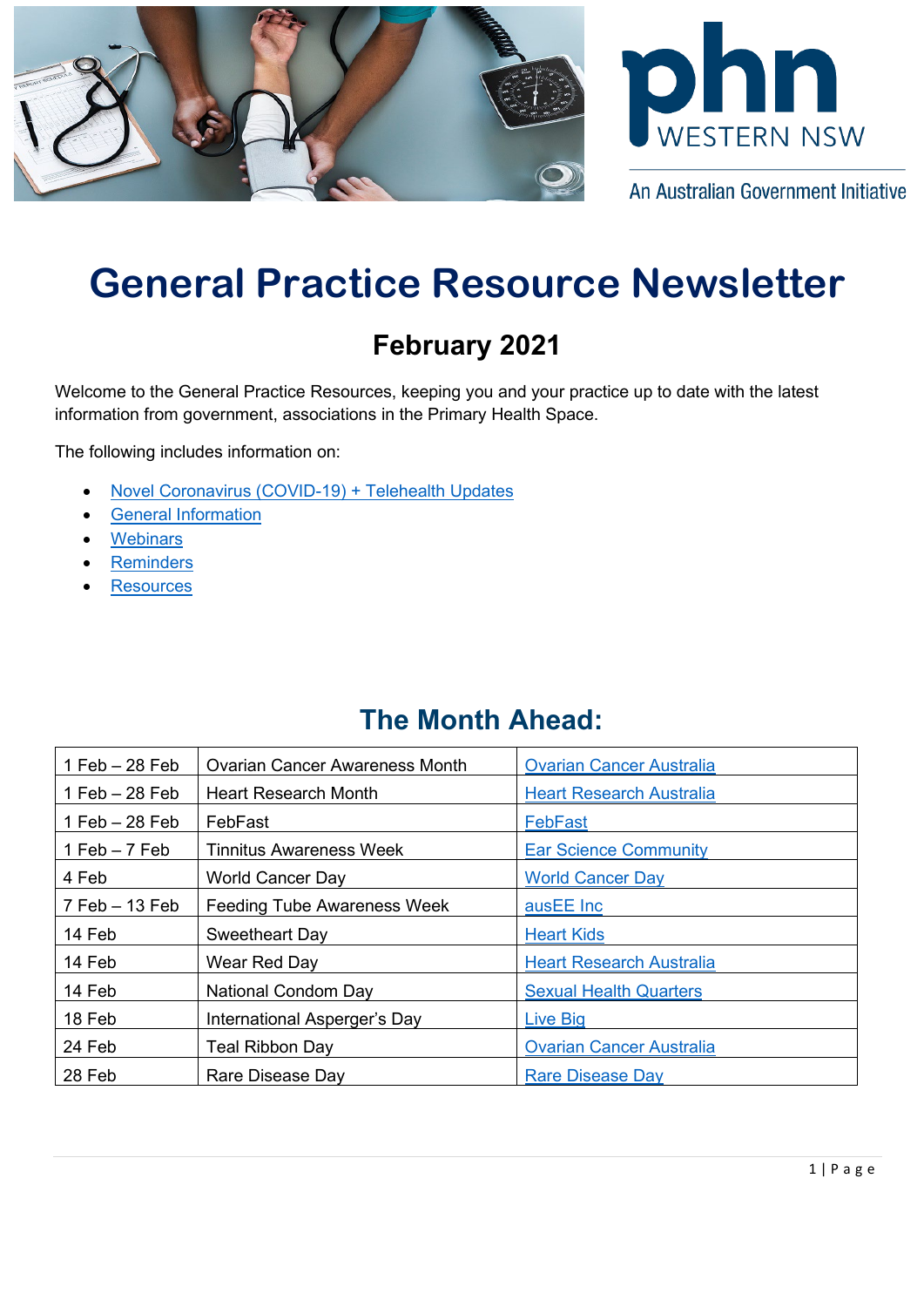# **NOVEL CORONAVIRUS (COVID-19)**

The WNSW PHN Website is updated daily with the latest information, including Information Lines, Self-Quarantine Guidelines, Patient Care and printable resources for GP's and ED's, as well as links to the Department of Health, NSW Health, RACGP, WHO and more.

**<https://www.wnswphn.org.au/coronavirus>**

#### **Updated and new MBS Items for COVID-19**

**[Download the MBS Quick](https://www.wnswphn.org.au/uploads/documents/newsletters/GP%20Resources%20February%202021/mbs_card_jan21_covid-19_items.pdf) Guide to COVID-19 Items here [Download the MBS Quick Guide here](https://www.wnswphn.org.au/uploads/documents/newsletters/GP%20Resources%20February%202021/mbs-quick-guide-feb21.pdf)**

#### **Expanded Mental Health Support for Aged Care Residents during COVID-19**

Expanded access to the Australian Government's Better Access to Psychiatrists, Psychologists and General Practitioners through the Medicare Benefits Schedule initiative to Aged Care Residents was announced in late 2020.

**[Download the full Release from The Department of Health here](https://www.wnswphn.org.au/uploads/documents/newsletters/GP%20Resources%20February%202021/Information%20for%20PHNs%20-%20Better%20Access%20expansion%20to%20aged%20care%20residents%20(002).pdf)**

**[Download the New MBS Items for Mental Health Services in RACFs information here](https://www.wnswphn.org.au/uploads/documents/newsletters/GP%20Resources%20February%202021/New%20MBS%20items%20for%20mental%20health%20services%20in%20residential%20aged%20care%20facilities.pdf)**

#### **New MBS Items for Chronic Disease Management in RACFs**

Patients in residential aged care facilities can now access Medicare benefits for chronic disease management services.

**[Download the New MBS Items for Chronic Disease Management](https://www.wnswphn.org.au/uploads/documents/newsletters/GP%20Resources%20February%202021/New%20Chronic%20Disease%20Management%20items%20for%20patients%20in%20residential%20aged%20care%20facilities.pdf) in RACFs information here**

#### **Medicare Clarifies "Existing Relationship" rule for GP Telehealth**

Medicare has confirmed any patient in mandatory isolation as a result of the COVID-19 pandemic does not have to see their regular GP to claim a telehealth rebate.

The federal health department has issued new guidance on when GPs can claim telehealth items for patients with whom they don't have an "existing relationship".

**[Download the ASKMBS ADVISORY](https://www.wnswphn.org.au/uploads/documents/newsletters/GP%20Resources%20February%202021/Existing%20Relationship%20Clarification%20DoH.pdf) Existing Relationship clarification here [Download the WNSW PHN "Existing Relationship Rule" Quick Guide here](https://www.wnswphn.org.au/uploads/documents/newsletters/GP%20Resources%20February%202021/GP%20Telehealth%20Existing%20Relationship%20Exemption%20Guide.pdf)**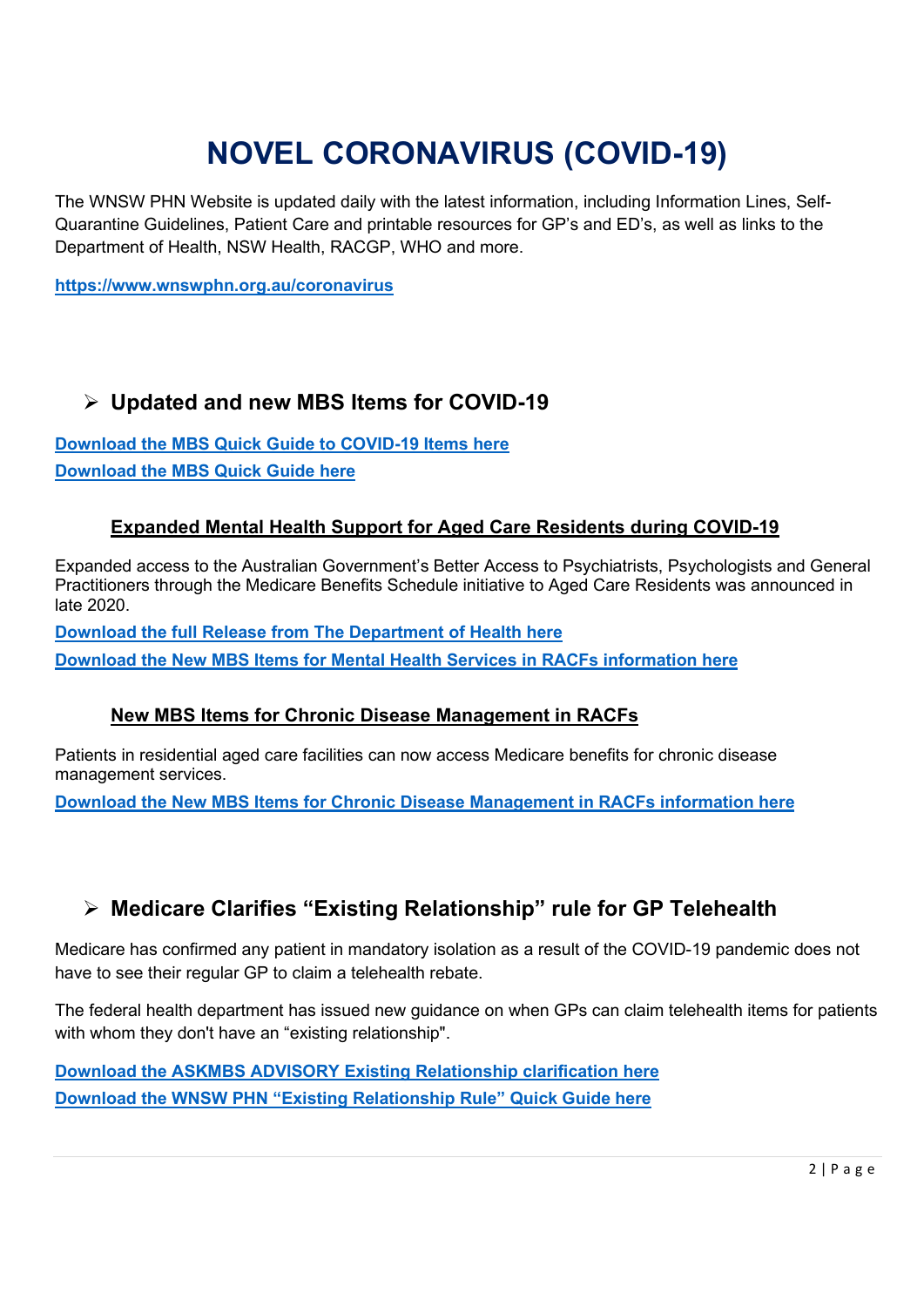## **COVID-19 Safety Plans and COVID-Safe Registration**

Having a COVID-19 Safety Plan in place will help minimise risk of transmission of COVID-19 on your premises.

You can either:

- use the provided COVID-19 Safety Plan to address the checklist of matters for general practice and other primary health service providers
- keep using your existing plan, if you have one, after making sure it includes all the items in the provided COVID-19 Safety Plan.

**[Access the COVID-19 Safety Plan Information from NSW Government here](https://www.nsw.gov.au/covid-19/covid-safe/general-practice-and-other-primary-health-service-providers)**

#### **QR Codes**

The NSW Chief Health Officer team and the Public Health orders mandate the Service NSW QR code for hospitality and hair dressing businesses.

It is not mandated, but strongly encouraged for all other businesses, including GP clinics/practices, particularly if they are not currently recording all visitors, including those accompanying patients to appointments electronically.

Practices are reminded that patient triaging should be occurring prior to the patient arriving at the clinic/practice, to use telehealth where possible, while social distancing and the use of hand sanitiser are imperative.

## **GENERAL INFORMATION**

### <span id="page-2-0"></span>**PAT CAT 2021 Update**

The latest version of PAT CAT has been released. Practices are requested to schedule the PAT CAT update in their PAT CAT window if not already complete.

The latest update includes error resolution in the MBS Item Count report where the category "GP-MHTP Consult" was reporting a lower than expected count due to a data discrepancy error in the extract file. Once updated, a report recalculation is required to apply the correction with the MBS Item Count report.

Please be advised that *Report Recalculation* is required for the **MBS Item Count** report in PAT CAT for the months of May 2020 until Jan 2021 inclusive. This report can be scheduled under PAT CAT / Support / Settings / Data Management / Report Recalculate.

**[Download the PenCS PAT CAT Product Release Notes here](https://www.wnswphn.org.au/uploads/documents/newsletters/GP%20Resources%20February%202021/Pen%20CS_PATCAT_Release_Notes_v3.6.4.3.pdf)**

**[Further information about the latest PAT CAT update can be accessed here](https://help.pencs.com.au/display/ds/PAT+CAT+Release+Notes+3.6)**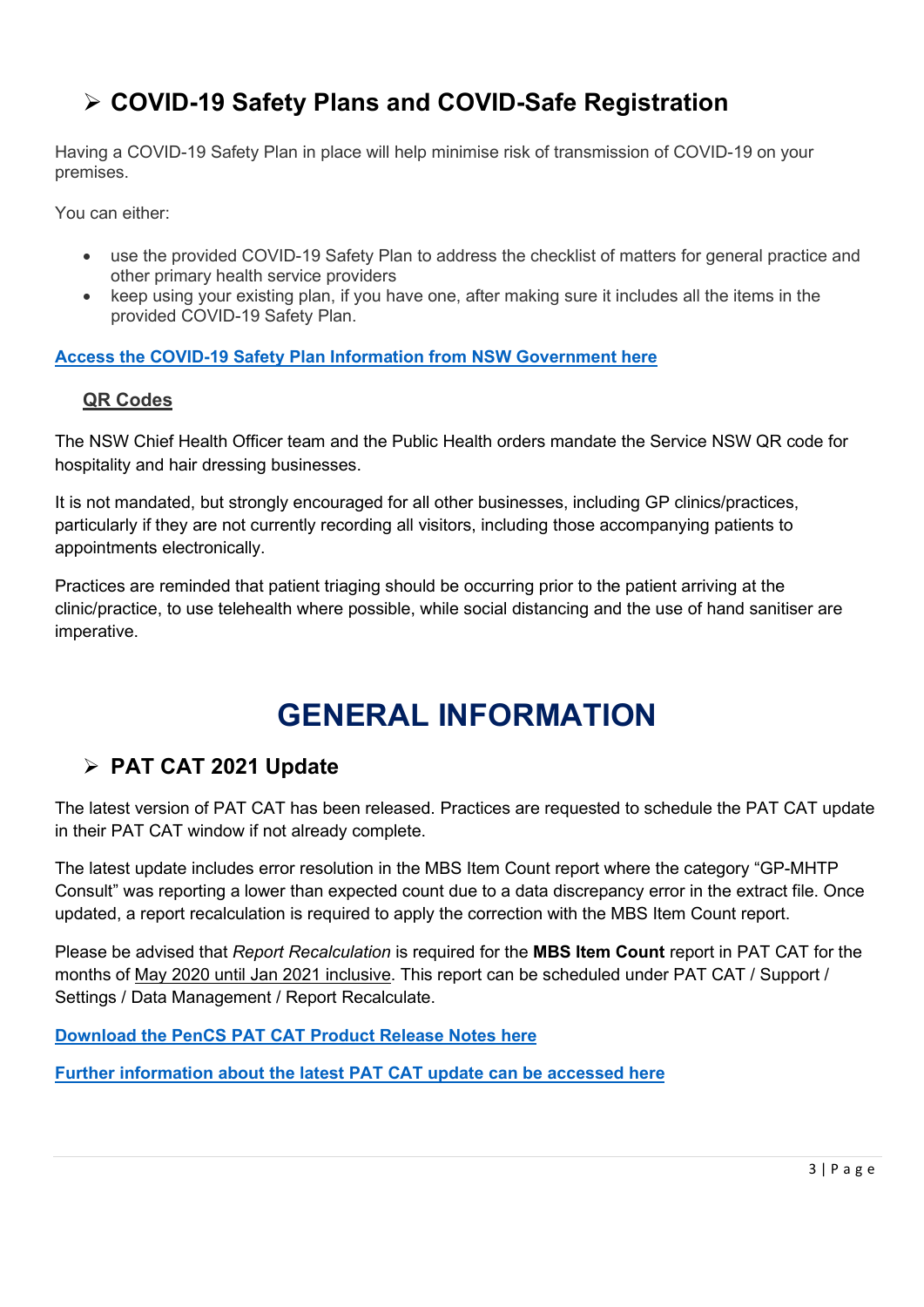#### **ePrescribing – eRx Script Exchange**

It is essential that each GP is registered with eRX to facilitate electronic prescribing and practice managers can assess this by looking at a printed script for the GP.

eRX registration for GP's is location specific, so a locum must register for the relevant practice address (or multiple addresses) before they are able to prescribe electronically.

Medical Director requires the practice to be registered with MD Exchange and for the eRX Identity ID to be entered into the user profile. Electronic prescribing is turned on by default.

**[Access the eRx GP Registration Page here](https://aus01.safelinks.protection.outlook.com/?url=https%3A%2F%2Fregister.erx.com.au%2Fasprescriber&data=04%7C01%7Canthony.thompson%40wnswphn.org.au%7C7e0063c2aca34a415c8608d8c26ba5d8%7C3a417f0a466542e0a2cb686915490e8a%7C0%7C0%7C637473114899305507%7CUnknown%7CTWFpbGZsb3d8eyJWIjoiMC4wLjAwMDAiLCJQIjoiV2luMzIiLCJBTiI6Ik1haWwiLCJXVCI6Mn0%3D%7C1000&sdata=R20JCOyHPJX4up1dJn0KJCCnVQJi7fDwaTtviRonav0%3D&reserved=0)**

**[Download the ePrescribing in BP](https://www.wnswphn.org.au/uploads/documents/newsletters/GP%20Resources%20February%202021/Bp-Config-guide-eRX.pdf) Premier information guide here**

#### **NDIS Partners in the Community Quick Guide for WNSW PHN Region**

NDIS Partners in the Community are community-based organisations that work with the NDIA to deliver the NDIS.

Partners provide Early Childhood Early Intervention (ECEI) and Local Area Coordination (LAC) services.

**Download the WNSW PHN [NDIS Partners in the Community Quick Contact Guide here](https://www.wnswphn.org.au/uploads/documents/newsletters/GP%20Resources%20February%202021/NDIS%20Partners%20in%20the%20Community%20Flyer%20-%20270121.pdf)**

#### **Health Workforce Scholarship Program**

You may be eligible for Health Workforce Scholarship Program (HWSP) funding for online Chronic Disease Management training in your practice. This can be delivered individually or to the entire clinical team.

The Health Workforce Scholarship Program (HWSP) provides scholarships and bursaries to help health professionals in rural and remote Australia retain and enhance their skills, capacity and scope of practice. It is available to medical, nursing, midwifery, allied health, dental and Aboriginal and Torres Strait Islander health professionals providing primary health care in the Aboriginal Community Controlled Health Services (ACCHS) sector, non-government organisations and private practice.

The HWSP is an initiative of the Australian Government Department of Health, administered in NSW by NSW Rural Doctors Network

**[Access more information on the Health Workforce Scholarship Program through NSW RDN here](https://www.nswrdn.com.au/hwsp?fbclid=IwAR3z1QE3M4kg1jGwS0r7d35sSCdWXZXzbevOzD2YfOXZIBcNBdmMC954IAg)**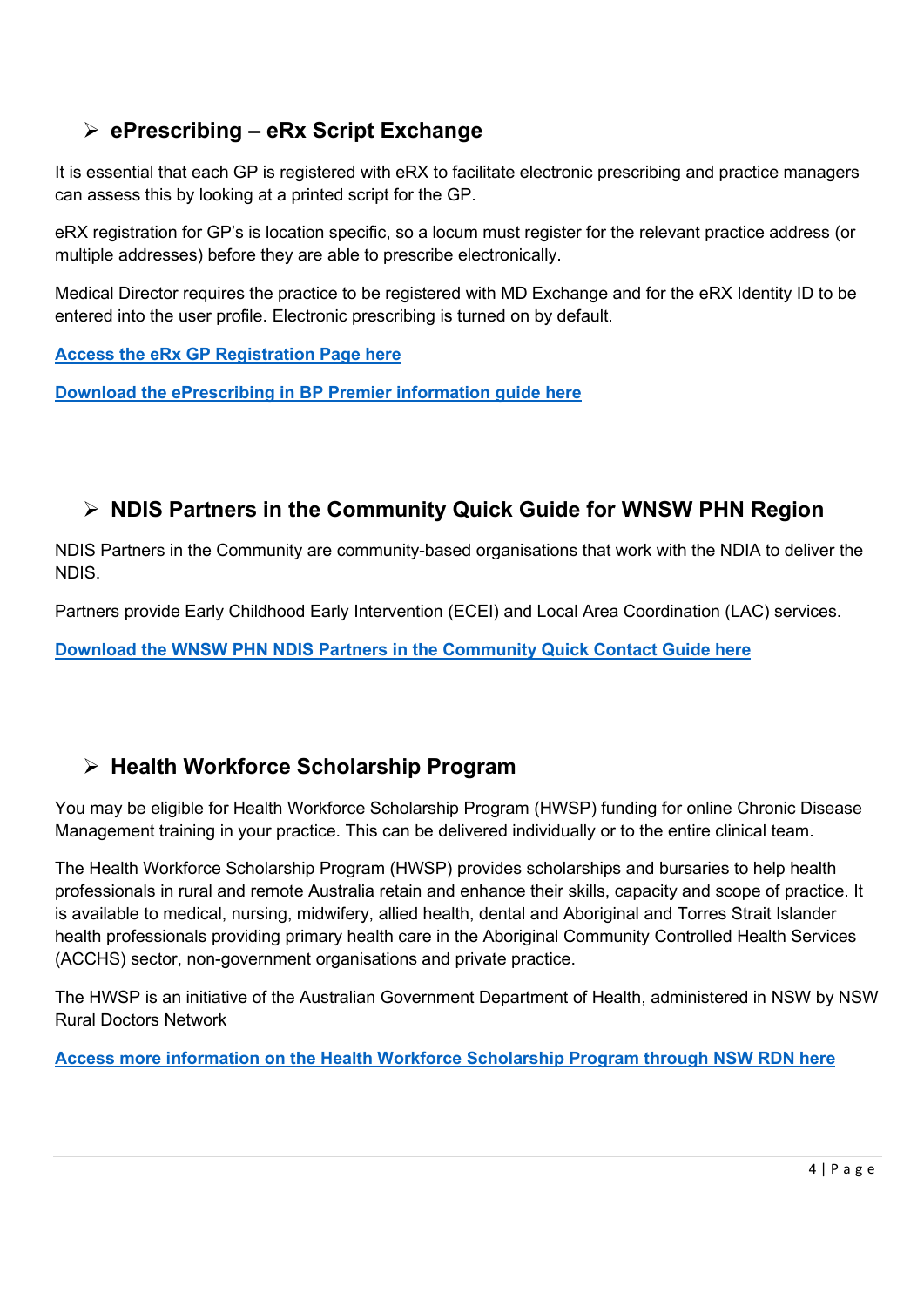#### **Chronic Disease Management in 2021 – CDM Plus**

CDM Plus is offering a range of training sessions throughout 2021.

- Providing an Introduction to Chronic Disease Management, Prevention and Early Detection activities, Medicare (CDM Item Numbers, MBS Billing Combinations and New CDM Item Numbers), Care Planning, Health Assessments and Case Studies.
- Chronic Disease Management Tools and Templates: risk factors and screening tools for identifying Chronic Disease, Templates for Chronic Disease Management (Care Planning, Reviews & Health Assessments), auto-fills for progress notes in line with Medicare Requirements.
- Chronic Disease Management Online Modules, Digital and Hard Copy Resources
- Face to Face or Virtual Workshop Ticket

**[Access more information on CDM](https://cdmplus.com.au/chronic-disease-training?gclid=Cj0KCQiAx9mABhD0ARIsAEfpavRSniVIB9Wo11Uw9sob7ym9v6BU_QFMniF6FwS23FsJUgQHFy6xHRoaAvSkEALw_wcB) Plus here**

#### **New/Updated Referral Templates – Dept Veterans Affairs**

New Referral Forms have issued for the treatment of veterans

**DVA Referral Forms [are available under NSW Templates on the WNSW PHN Referral Templates](https://www.wnswphn.org.au/resources/gp-referral-templates)  [webpage](https://www.wnswphn.org.au/resources/gp-referral-templates)**

### **RFDS SE Extends Outreach Services**

The Royal Flying Doctor Service, South Eastern Section is extending outreach Alcohol and Other Drug Services across NSW from the hubs of Dubbo, Cobar and Broken Hill.

The Program offers training and education opportunities to community and organisations:

- Positive Lifestyle Program
- Respecting the Difference Education
- Community Drug Awareness Training
- Discovery 2 Recovery Program
- GROW Aquaponics Community Project

**[Download the RFDS SE Outreach Program Information Flyer here](https://www.wnswphn.org.au/uploads/documents/Referral%20Information/RFDS%20AOD%20Brochure%2017.09.2019.pdf)**

**[Download the RFDS SE Outreach Program Referral Form here](https://www.wnswphn.org.au/uploads/documents/Referral%20Information/AoD%20referral%20form%20-%20self%20fill.docx)**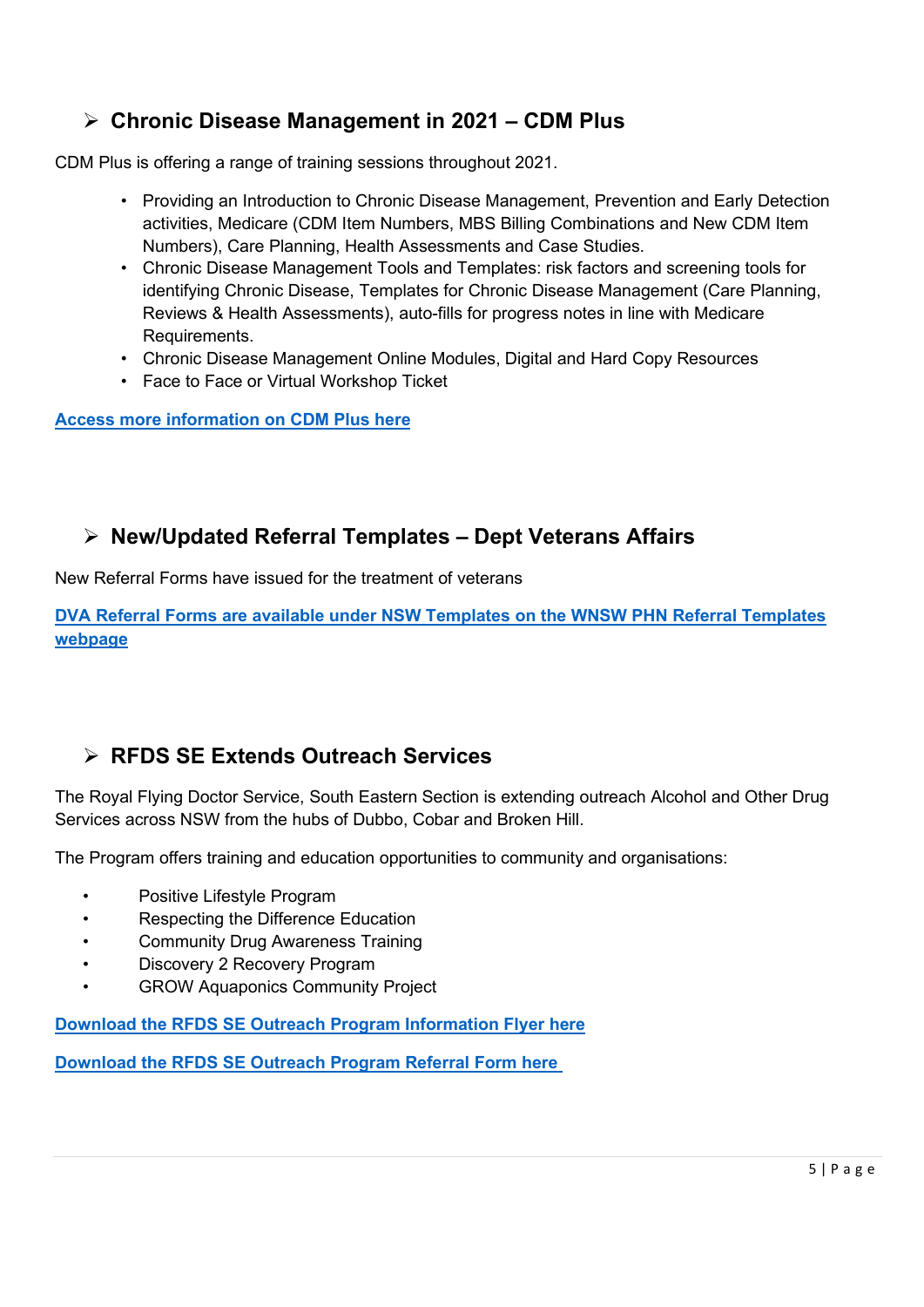# **WEBINARS**

<span id="page-5-0"></span>

| <b>Name</b>                                                                                               | <b>Date</b>                                               | <b>About</b>                                                                                                                                                                                                                                                                                                                                                                                                                                                                                                                                 | <b>Link</b>          | <b>Cost</b> |
|-----------------------------------------------------------------------------------------------------------|-----------------------------------------------------------|----------------------------------------------------------------------------------------------------------------------------------------------------------------------------------------------------------------------------------------------------------------------------------------------------------------------------------------------------------------------------------------------------------------------------------------------------------------------------------------------------------------------------------------------|----------------------|-------------|
| Same Care<br>Everywhere? Far<br>From It!                                                                  | Tuesday,<br>February 2<br>2021 at<br>12:30pm              | All Australians deserve safe, high-<br>quality health care, so why don't<br>they get the same care<br>everywhere? Learn more about the<br>causes of healthcare variation, how<br>data about healthcare variation can<br>improve health outcomes, and what<br>it means for health service leaders,<br>clinicians, consumers and the<br>health system.                                                                                                                                                                                         | <b>Register here</b> | Free        |
| Practice<br>essentials -<br>Improving patient<br>data quality in<br>your practice with<br><b>CAT Plus</b> | Tuesday,<br>2 <sub>nd</sub><br>February<br>2021 at<br>1pm | Improving data quality in your<br>practice helps to increase practice<br>efficiency, improve patient care,<br>and can be counted as a quality<br>improvement activity as PIP QI.<br>Join this webinar to learn more.                                                                                                                                                                                                                                                                                                                         | <b>Register here</b> | Free        |
| Skin cancer in a<br>rural setting: A<br>practical guide for<br>diagnosis                                  | Thursday 4<br>February<br>2021 at<br>8pm                  | This instalment of the Rural Health<br>Webinar Series will explore<br>practical techniques that rural GPs<br>can use to sample skin lesions and<br>make accurate diagnoses. Through<br>a series of case-based discussions<br>of lesions seen in a week of general<br>practice, participants will gain an<br>understanding of the techniques<br>that can be used to sample lesions<br>in a rural practice (including their<br>limitations), as well as which<br>sampling techniques should be<br>used for specific differential<br>diagnoses. | <b>Register here</b> | Free        |
| 2021 Telehealth<br><b>Summit for Mental</b><br><b>Health and Allied</b><br>Health<br>professionals        | February 6<br>& 7 2021                                    | The Digital Health CRC is proud to<br>be supporting the 2021 State of<br>Telehealth Summit, which features<br>practical and informative<br>presentations, discussion panels<br>and Q&A sessions from over twenty<br>practitioners, researchers,<br>educators, and thought leaders in<br>telehealth - many of whom come<br>from our CRC partners.                                                                                                                                                                                             | <b>Register here</b> | Free        |
|                                                                                                           |                                                           | The Summit is open to mental<br>health and allied health<br>professionals around Australia. Live<br>sessions will run between 6-7<br>February, and recordings made<br>available until the end of February<br>(on-demand).                                                                                                                                                                                                                                                                                                                    |                      |             |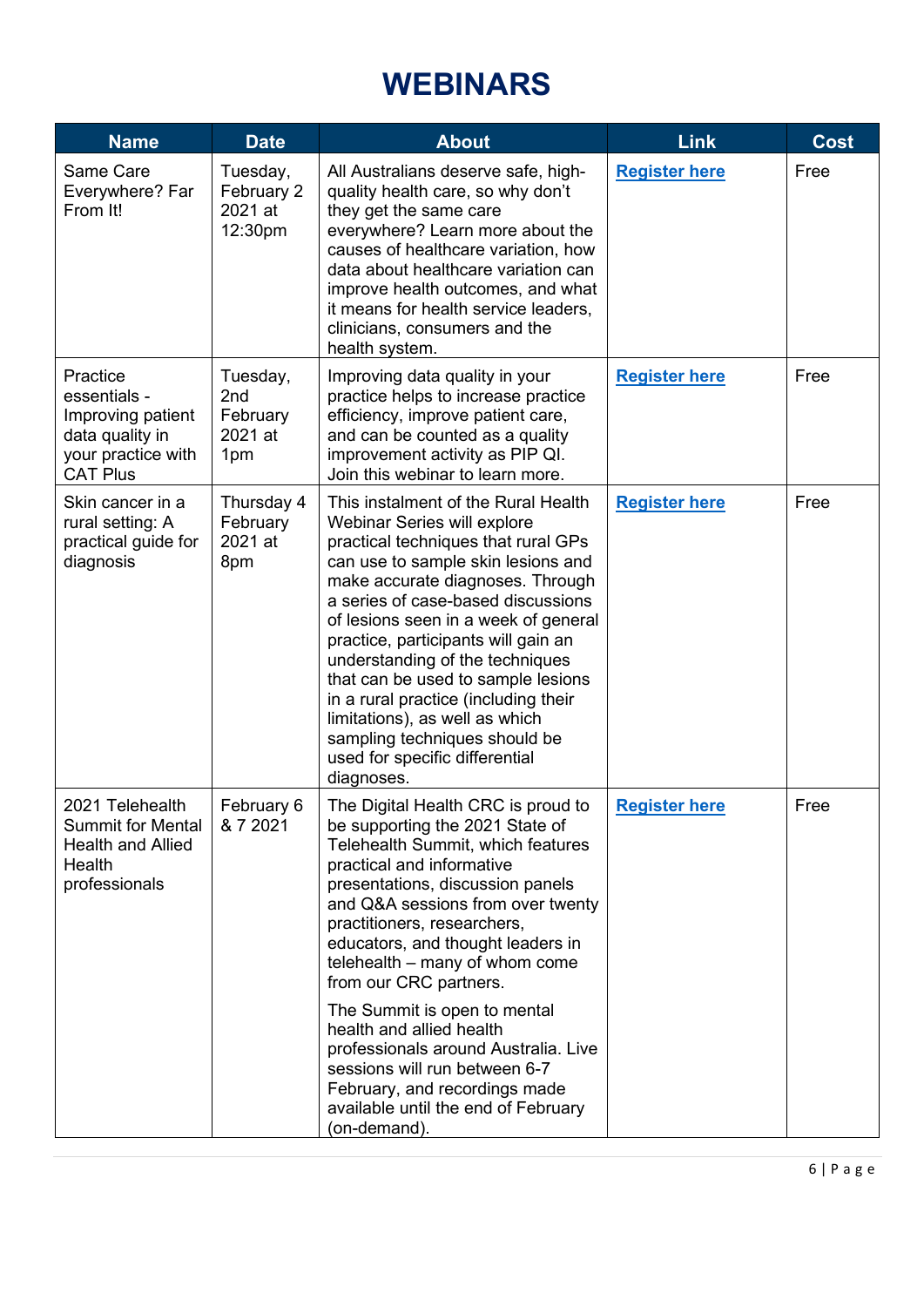| <b>Name</b>                                                                 | <b>Date</b>                                     | <b>About</b>                                                                                                                                                                                                                                                                                                                                                            | Link                 | <b>Cost</b> |
|-----------------------------------------------------------------------------|-------------------------------------------------|-------------------------------------------------------------------------------------------------------------------------------------------------------------------------------------------------------------------------------------------------------------------------------------------------------------------------------------------------------------------------|----------------------|-------------|
| Stopping the<br>habit: Opioid<br>prescribing in<br>general practice         | Tuesday<br>February 9,<br>2021 at<br>6pm        | Opioid prescribing and harm<br>continue to rise in Australia, but<br>GPs and pain specialists can<br>work together to 'stop the habit'.<br>Find out when to avoid opioids<br>altogether, how to deprescribe<br>opioids, and how to manage<br>difficult conversations with<br>colleagues and consumers.                                                                  | <b>Register Here</b> | Free        |
| Medicinal<br>Cannabis -<br>Answers to Your<br>Questions                     | Wednesday<br>February<br>10 at 6pm              | The webinar will cover:<br>• Medicinal Cannabis: overview<br>and evidence<br>• Eligibility and prescribing<br>process<br>• Patient case studies<br>$\cdot$ Q&A                                                                                                                                                                                                          | <b>Register Here</b> | Free        |
| How to use CAT4<br>filters                                                  | Thursday,<br>11th<br>February<br>2021 at<br>1pm | Learn how to use CAT4 reports and<br>filters in your general practice.                                                                                                                                                                                                                                                                                                  | <b>Register Here</b> | Free        |
| Vanishing<br>variation: Practical<br>tips for doing<br>more of the same     | Tuesday,<br>February<br>16, 2021 at<br>12:30pm  | Cathy Balding and Cathy Jones of<br>the No Harm Done podcast see<br>managing unwarranted variation as<br>a change management issue. In<br>this recording of the podcast, they<br>offer practical tips on managing<br>change, and advice on how to<br>make the investigation and<br>management of healthcare<br>variation part of your clinical<br>governance framework. | <b>Register Here</b> | Free        |
| Overview of<br>Cardiovascular<br><b>Event Risk Report</b><br>in CAT4        | Tuesday,<br>February<br>16, 2021 at<br>1pm      | Learn how to create Cardiovascular<br>Event Risks reports in CAT4 that<br>would be suitable for quality<br>improvement activities related to<br><b>PIP QI Quality Improvement</b><br>measures.                                                                                                                                                                          | <b>Register Here</b> | Free        |
| <b>NSQHS</b><br>Standards action<br>1.28: Your<br>roadmap to better<br>care | Tuesday,<br>February<br>23, 2021 at<br>12:30pm  | The NSQHS Standards User Guide<br>for the Review of Clinical Variation<br>in Health Care is your roadmap to<br>identify, investigate and address<br>unwarranted variation. Real case<br>studies will guide you through the<br>six steps to drive change and<br>deliver better care.                                                                                     | <b>Register Here</b> | Free        |